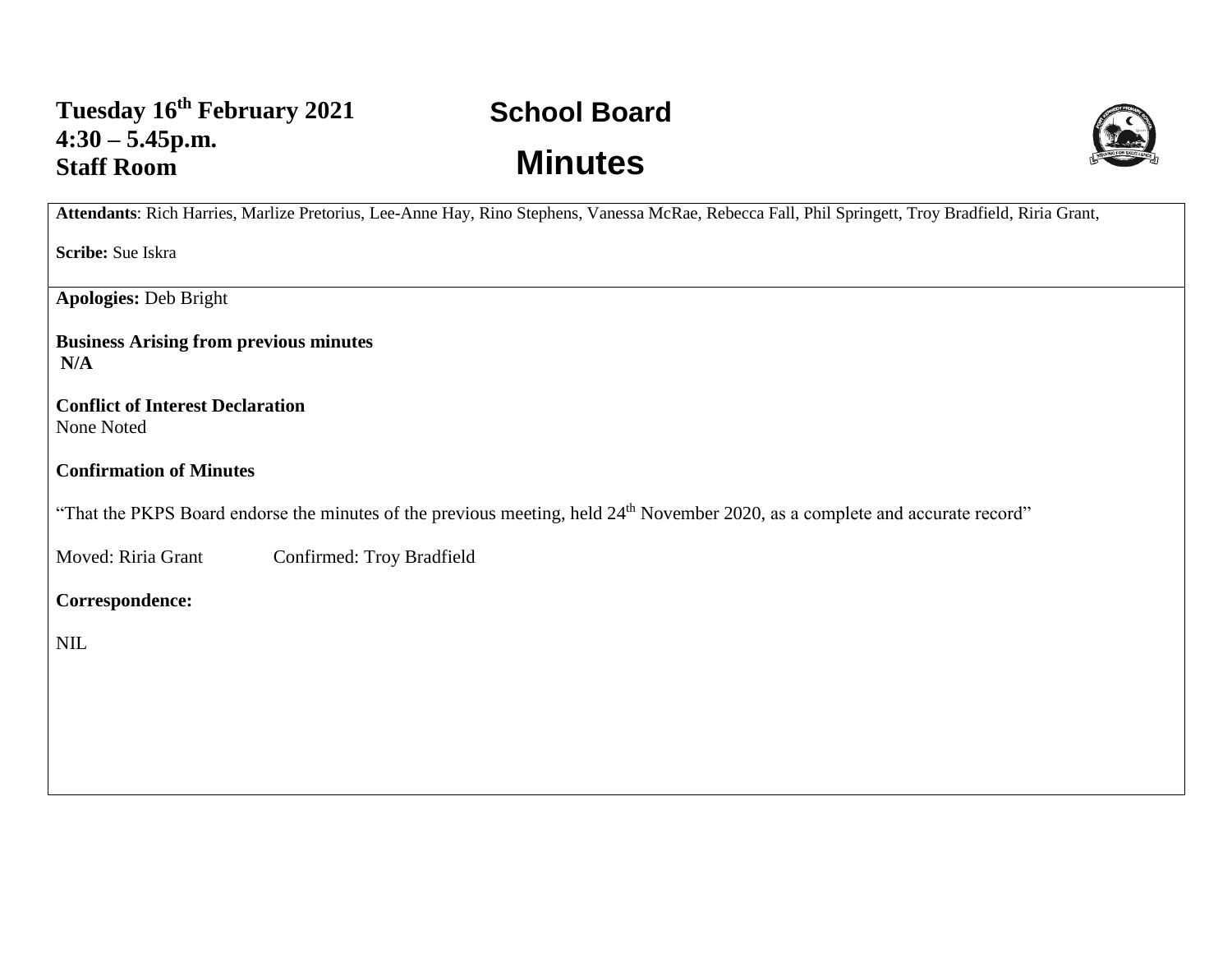| Item |                                    | Presenter | <b>Summary of Discussion</b>                                                                                                                                                                                                                                                                                                                                                                                                                                                                                                                                                                                                                                                                                                                                                                                                                                                                                                                                                                                                                                                                                                                                                                                                                                                                                                                                                                                                                                                                                                                                                                                                                                                            | Actions |
|------|------------------------------------|-----------|-----------------------------------------------------------------------------------------------------------------------------------------------------------------------------------------------------------------------------------------------------------------------------------------------------------------------------------------------------------------------------------------------------------------------------------------------------------------------------------------------------------------------------------------------------------------------------------------------------------------------------------------------------------------------------------------------------------------------------------------------------------------------------------------------------------------------------------------------------------------------------------------------------------------------------------------------------------------------------------------------------------------------------------------------------------------------------------------------------------------------------------------------------------------------------------------------------------------------------------------------------------------------------------------------------------------------------------------------------------------------------------------------------------------------------------------------------------------------------------------------------------------------------------------------------------------------------------------------------------------------------------------------------------------------------------------|---------|
|      | 1. Board Chair Nomination/Election | Phil      | Rich Harries nominated and elected unopposed                                                                                                                                                                                                                                                                                                                                                                                                                                                                                                                                                                                                                                                                                                                                                                                                                                                                                                                                                                                                                                                                                                                                                                                                                                                                                                                                                                                                                                                                                                                                                                                                                                            |         |
|      | 2. Finance and Principal's Report  | Phil/Sue  | <b>Principal's Report</b><br>Start of year went well, after delay with COVID lockdown.<br>Two new staff members this year – Georgia Tew Kindy Teacher<br>and Suzanne Waddell new Defence EA.<br>AED Census collection towards the end of Term1. Mainly<br>focused around early childhood. Information can be looked at by<br>the board.<br>$3rd$ Party Apps Consent – forms have been sent out during first<br>week of term. We have had a high percentage back, office staff<br>are following up.<br>New consent form requirement from the department is around<br>protecting student data.<br>Troy asked about the launch of a new communications app for<br>parents now that Class Dojo is no longer able to be used.<br>Phil assured that there will be communication regarding the<br>new/replacement app asap.<br>Rich made comment that the Parent Handbook that went out was a<br>great document.<br>PKPS is due for its School Review, Term 1 next year. Will start<br>preparations throughout the year.<br>6 Domains to be addressed, given example, school provides<br>evidence. The panel of three will visit the school and meet with<br>people from the school and community. If positive result of<br>review the new review will take place in three years, if not school<br>will be visited the following year.<br>Leavers Shirts – received a query regarding the design of the Year<br>6 Graduation shirts. Phil showed image of the graduation shirt and<br>asked for opinions regarding the design etc.<br>The board supported the design and asked questions regarding<br>selection and student input.<br>Enrolments – Friday was Census day, student numbers 396, |         |
|      |                                    |           | Kindy $-40$<br>$PP - 41$                                                                                                                                                                                                                                                                                                                                                                                                                                                                                                                                                                                                                                                                                                                                                                                                                                                                                                                                                                                                                                                                                                                                                                                                                                                                                                                                                                                                                                                                                                                                                                                                                                                                |         |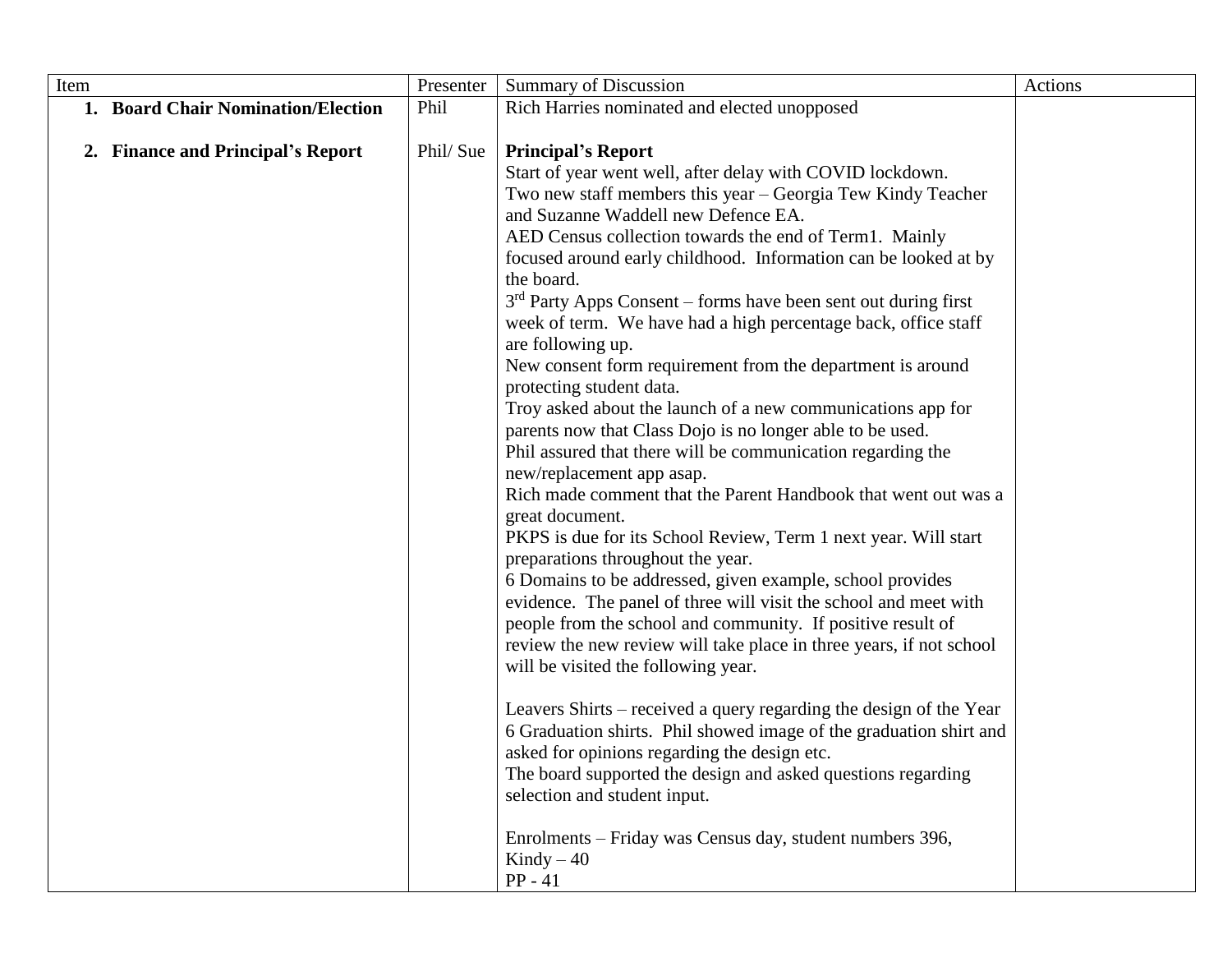|                          |     | Year $1-55$                                                        |                        |
|--------------------------|-----|--------------------------------------------------------------------|------------------------|
|                          |     | Year $2-41$                                                        |                        |
|                          |     | Year $3 - 58$                                                      |                        |
|                          |     | Year $4-52$                                                        |                        |
|                          |     | Year $5-61$                                                        |                        |
|                          |     | Year $6-48$                                                        |                        |
|                          |     | Numbers declining in the surrounding areas, neighbouring school    |                        |
|                          |     | reported reduction of 30 students, another have to restructure and |                        |
|                          |     | remove a class.                                                    |                        |
|                          |     | We will look at how to attract new students.                       | Table – Promoting      |
|                          |     |                                                                    | $School - attracting$  |
|                          |     | <b>Finance Report</b>                                              | enrolments.            |
|                          |     | School Characteristics Funding after Census was shown and          |                        |
|                          |     | discussed.                                                         |                        |
|                          |     | Week 7 – Preliminary Cash budget to be tables and voluntary        | Voluntary              |
|                          |     | contribution figures with changes made, has is had any impact in   | Contribution           |
|                          |     | collection rates.                                                  | collection rate tabled |
|                          |     |                                                                    | at next meeting.       |
|                          |     | <b>Works Completed on Site</b>                                     |                        |
|                          |     | Remaining Demountables where removed over the Christmas            |                        |
|                          |     | break. Fence and path put in place. Grass and mulch to the area    |                        |
|                          |     | still to be installed.                                             |                        |
|                          |     | Painting to W block was also completed over the Christmas break,   |                        |
|                          |     | wall and internal and external doors. Costs covered by the         |                        |
|                          |     | department as part of maintenance upgrade.                         |                        |
|                          |     | Transportable – install at the back of Stem Room in weeks one and  |                        |
|                          |     | two of this term. Waiting for final sign off. Room to be used by   |                        |
|                          |     | OSH Club.                                                          |                        |
|                          |     | Oval – Council have put in new irrigation system, effectively they |                        |
|                          |     | will now be watering the whole oval. Thus reducing our stations    |                        |
|                          |     | and water consumption.                                             |                        |
|                          |     |                                                                    |                        |
|                          |     | No major issues raised                                             |                        |
|                          |     | See attached Powerpoint                                            |                        |
|                          |     | Question 6 had a 28% medium response.                              | Phil to follow up      |
| 3. Board Self Assessment | All | Comments - what is the question really about, subject to           | regarding Question 6   |
|                          |     | interpretation. Can we breakdown question. Phil to ask other       | and feedback at next   |
|                          |     | Boards as to how to address medium response. Still good            | meeting                |